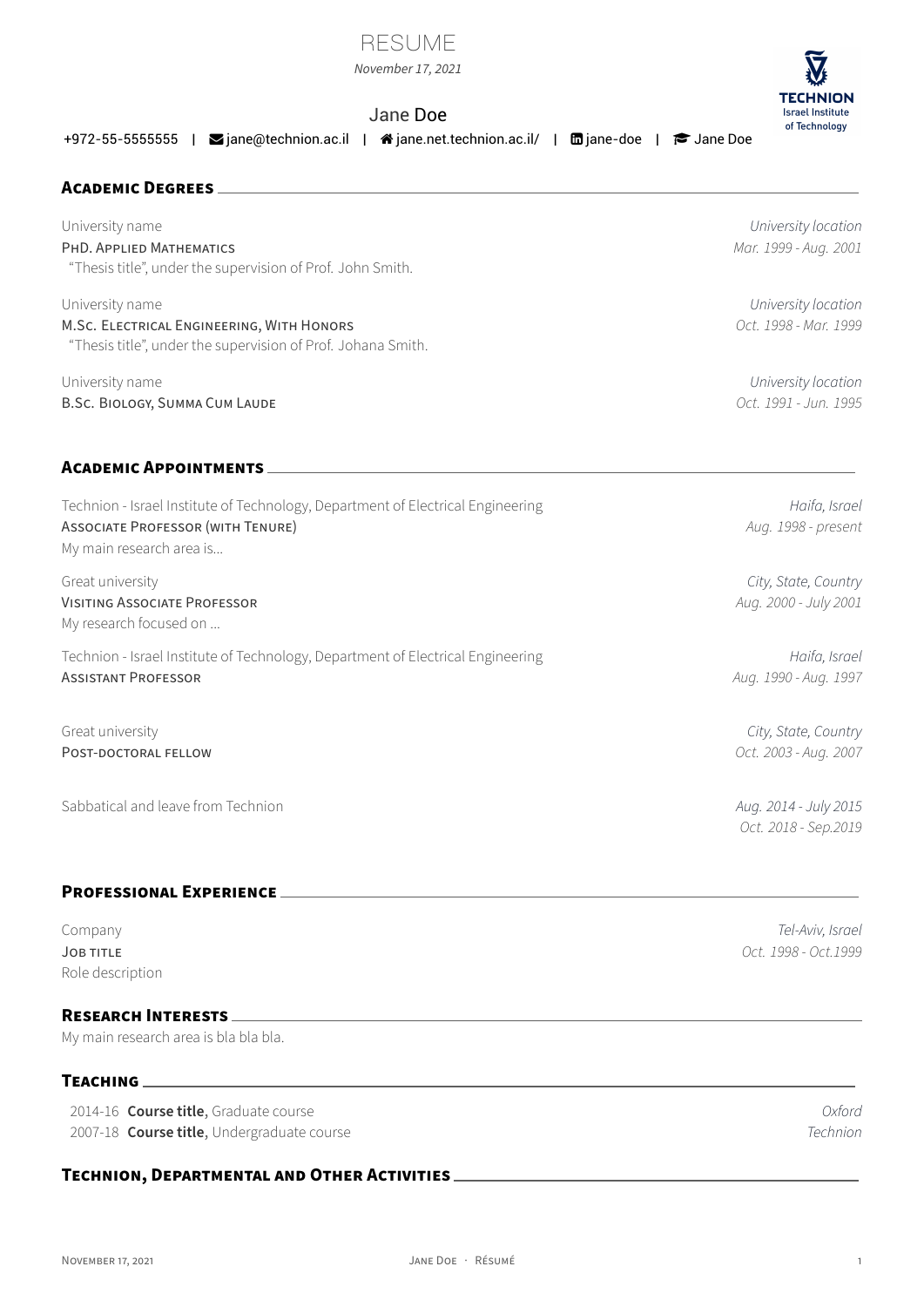**ACADEMiC PROFESSiONAL ACTiViTiES**

| 2025         | Program chair, ICCV                                                             | China           |
|--------------|---------------------------------------------------------------------------------|-----------------|
| 2020         | Area chair, CVPR                                                                | Miami           |
|              |                                                                                 |                 |
| 2000<br>2000 | Honorable Mention paper award, Workshop<br>Best paper award, Conference         |                 |
|              | It is recommended that you underline students' names in your publication list.) |                 |
|              |                                                                                 |                 |
|              | Completed PhD theses                                                            |                 |
| 2021         | J. Smith, Thesis title                                                          | PhD             |
| 2020         | J. Smith, Thesis title                                                          | PhD             |
|              | Completed MSc theses                                                            |                 |
| 2020         | J. Smith, Thesis title                                                          | <b>MSc</b>      |
| 2018         | J. Smith, Thesis title                                                          | <b>MSc</b>      |
|              | PhD theses in progress                                                          |                 |
| TBD          | J. Smith, Thesis title                                                          | PhD in progress |
|              | <b>Visitors and Post-docs</b>                                                   |                 |
| 2000         | Prof. J. Smith, Joint research topic                                            | Visitor         |

# **RESEARCH GRANTS**

2005 **Grant name**, Magnet, Co‑PI , 105,000 NIS 2000‑2003 **ISF**, PI, Israel Science Foundation, , 1,000,000 NIS

# **SELECTED iNViTED TALKS**

| July 2021 Keynote speaker, Event name & talk title        | CTU Prague |
|-----------------------------------------------------------|------------|
| Dec. 2020 Plenary speaker, Event name & talk title        | Online     |
| May 2007 <b>Invited Seminar</b> , Event name & talk title | CA. US     |